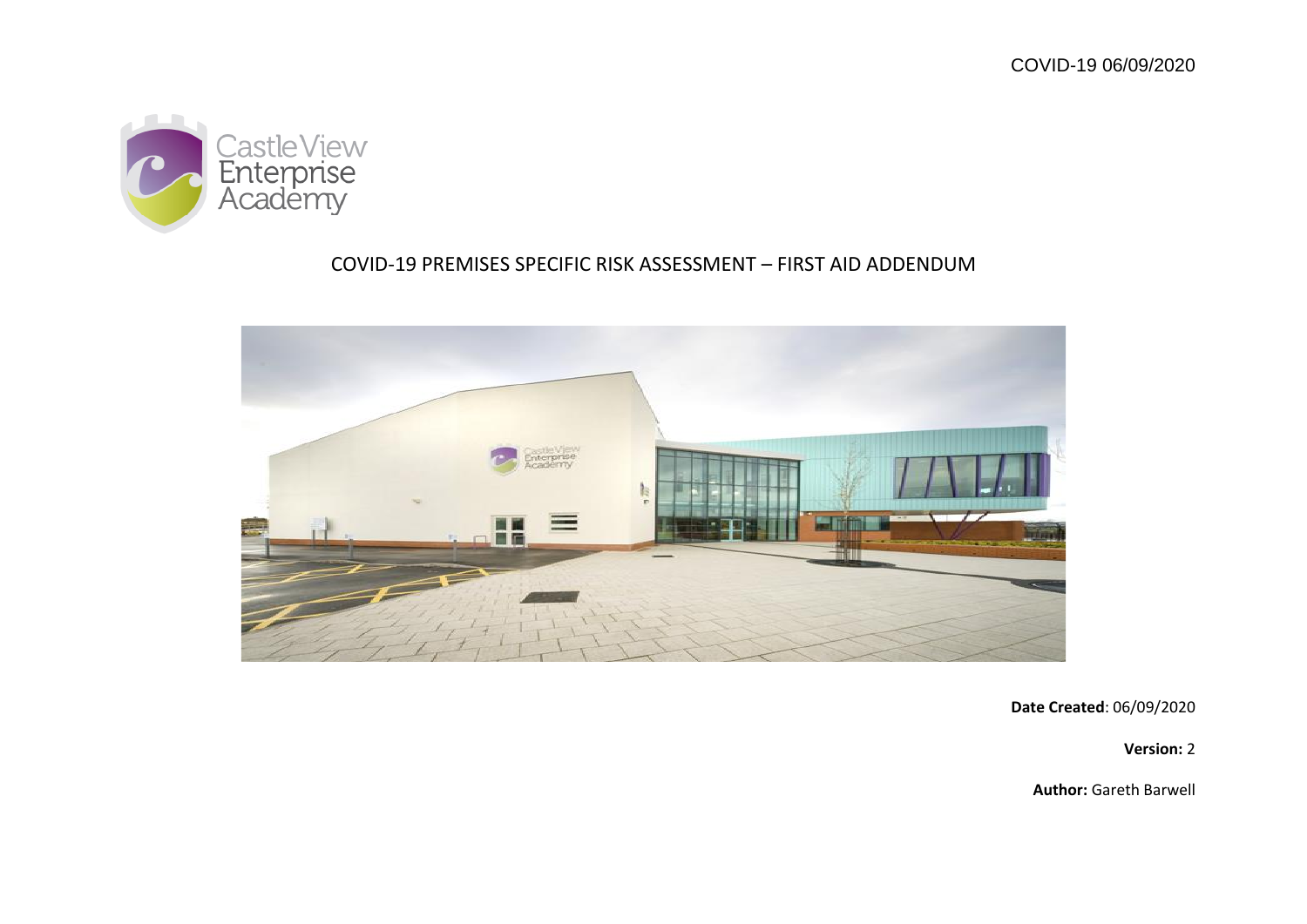#### **Appendix Covid19/ Social distancing – addendum to First Aid protocols – September 6th 2020**

**Context: the current pandemic situation dictates that additional measures be put in place in order to safeguard staff attending students with first aid requirements and to prevent cross contamination from student to student.**

Staff and Parent/Carers to be actively encouraged to access testing facilities available where symptoms are displayed or contact with a Covid 19 positive person.

#### **Location of Facilities:**

Current Hygiene Room on PE corridor will not be used.

First aid will be delivered via student services or at the location of the incident if necessary.

All medication and PPE kit will be stored in student services.

**Waiting area:** For first aid this will be outside student services at the chairs/window area. Chairs will be available at an adequate social distance apart where students can sit in a relatively open space to await first aid triage.

We will be using the reception area at the front of the school for students that have symptoms of Covid 19, to wait until a parent picks them up. The seating is in designated bays, well over 2 metres apart from each other and reception staff. PPE kit is available on reception. This means that at the end of the school day this area will be given a deep clean and will also be cleaned after any student has been seated there. (see checklist for Covid 19 staff/students)

Staff who have helped a student/staff member presenting Covid 19 symptoms and any students who have been in close contact with them **DO NOT** need to go home to self-isolate.

**Equipment:** First aid staff will now be required to wear PPE on attending a first aid situation – in every circumstance, no matter how small. Staff must wear a Type11R Face Mask and Visor at all times, plus gloves and apron.

First aid staff are required to use antibacterial/antiviral gel to prevent cross contamination. This must be applied before accessing PPE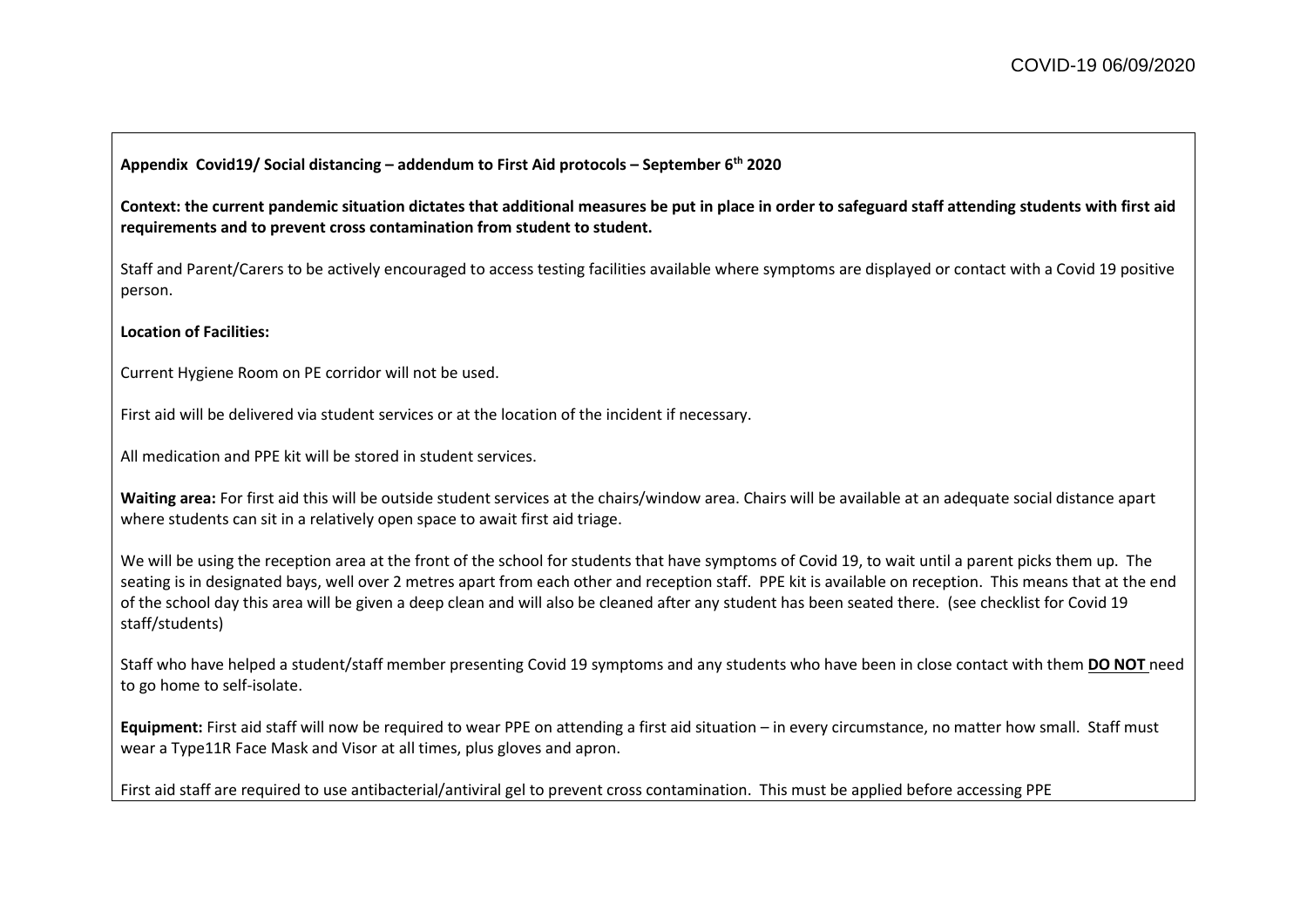First aid staff will be given their own face shield or protective glasses. They will clean this after every use and carry it with them. There must not be an exchange of PPE equipment.

**A medical disposal waste bin,** emptied by a specialist company, **large enough to store used PPE** to be located in the student services room. (we put glovers and first aid items into this after use).

Access to **soap plus antibacterial gel and wipes** should also be in the student services room.

First aid staff are required to have a change of clothes and personal toiletries and towel plus a bag to store old clothes with them on the premises at all times. This is so in the rare occurrences of suspected contamination when there was no PPE available, the member of staff can wash and change. Old bags should be taken off site for example to be stored in the boot of the staff's car in readiness for washing at home. All staff to be advised to have spare clothes/toiletries/towel on site to allow for washing and changing after a possible contamination.

WHO advice for correct wearing of facemasks.

## **Protocol for first aid attendance (Non urgent)**

**Teachers:**

- If a student is feeling unwell in your lesson, call for the Head of Year to support. Radio for a cleaner to clean the area.
- Student to report to student services where D Ferguson will decide on an action, direct them to a waiting chair and contact a first aider/ or D Ferguson if she is there.

#### **First aider safety action:**

- D Ferguson / First aider must;
- Wash hands
- Put on PPE (minimum of gloves and face mask)
- Approach student and direct them to chair required
- Give first aid/take temperature if necessary using temperature gun.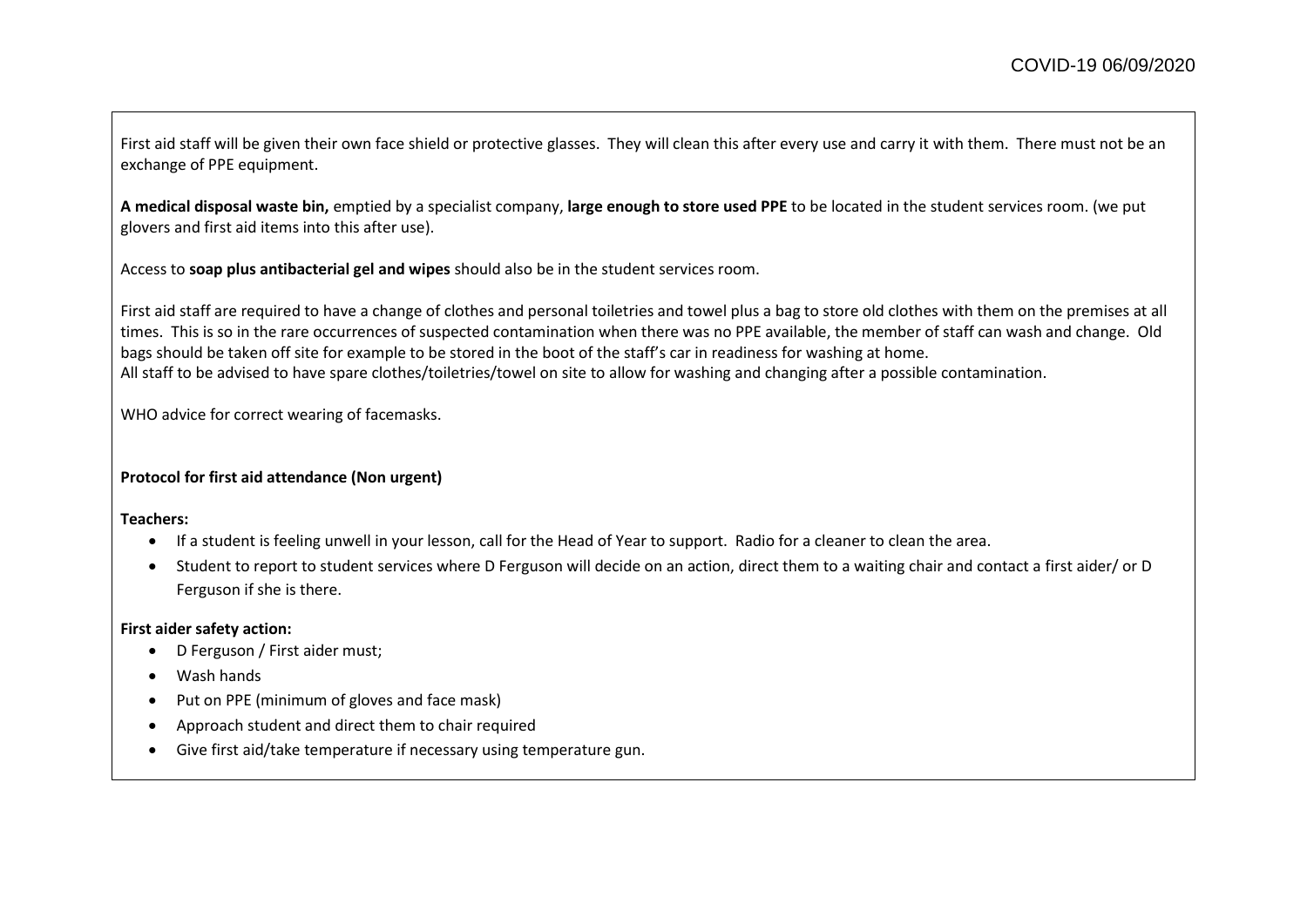A student presenting ANY symptoms of coronavirus will be sent home from school once parents/carers have been contacted and remain there for 14 days or until the test is confirmed. Parent/carers must follow all NHS guidance from the booklet given to them and their child.

First aider to ask student to wait to one side at the doorway

First aider to disinfect chair child has sat on

First aider to remove PPE apron in student services, and dispose of in waste bin. Wash hands

First aider to remain in PPE (mask and glasses) if escorting child to waiting area.

The student needing to be removed from site by parents is to be escorted to the chairs in reception – these are only for Covid symptoms pick up only.

If a student has no symptoms (i.e. cut on the leg) the student can be returned to the waiting area in school and returned to class

Head of Year to be kept informed

## **Protocol for first aid attendance (Urgent)**

If possible first aid staff should wear PPE kit

As soon as possible after the event, you should wash fully and change your clothes

Seek support from your Line Manager after the event so the risk can be assessed.

#### **Protocol for Student Services**

There are a few students who take medicines in this room/check blood sugar levels. They will attend student services window as previously. These are named and known. Their medicines are kept in the student services office and staff are trained to administer these.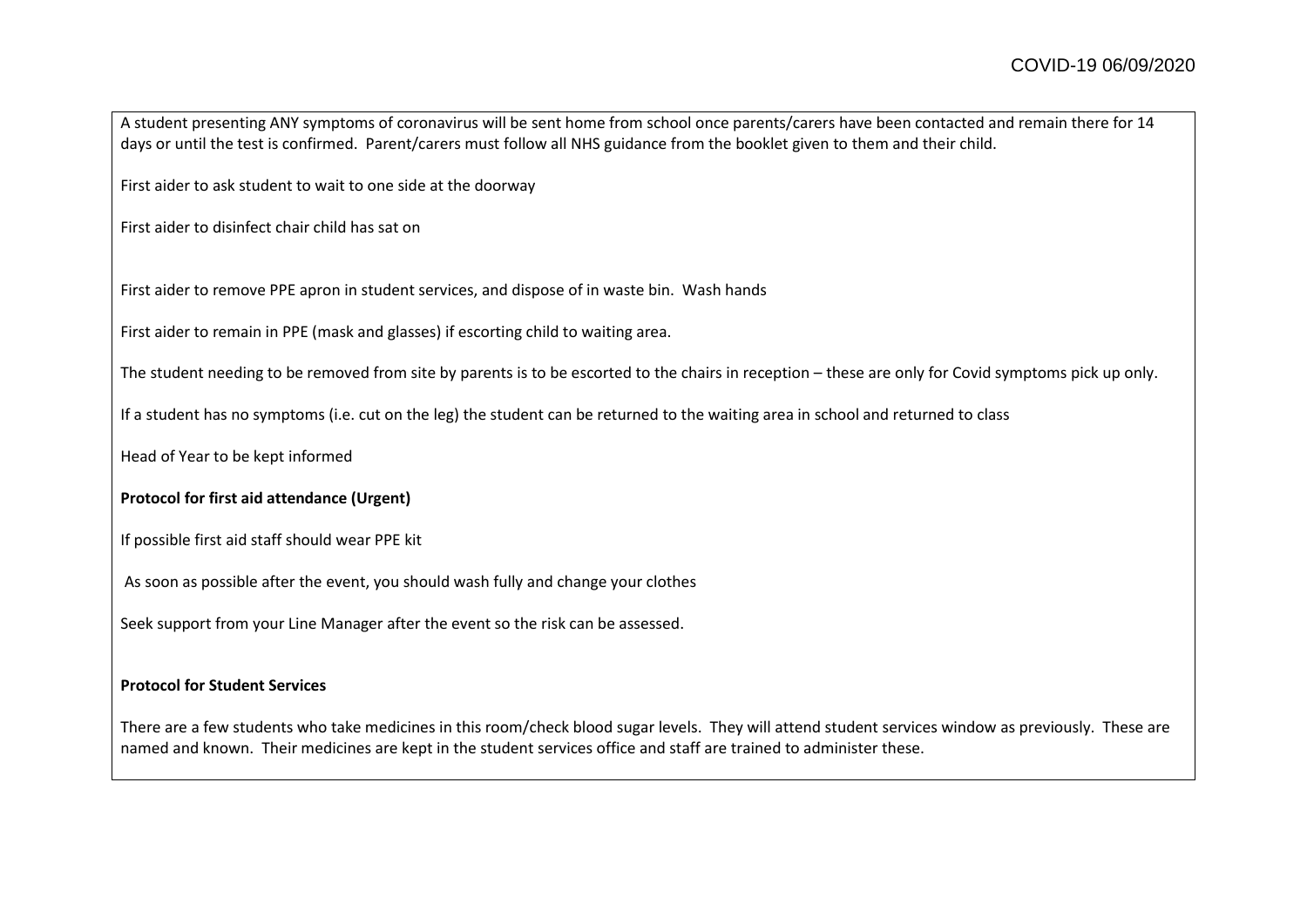In these cases D Ferguson will access equipment of medicines and leave it in the student services room, observing from 2 metres away the taking of medication etc.

**Cleaning** 

Student services to be deep cleaned every night

Cleaning staff should be appropriately equipped with protective wear

At any point in the day the washing facilities in the school will be vital

All toilets must be properly equipped with soap and toilet paper. These should be checked every night and re-stocked if necessary

If either student services or the accessible toilets need an emergency clean, D Ferguson will inform facilities staff. It is recommended facilities staff wear appropriate protection.

Staff should wash hands thoroughly before and after any first aid interaction.